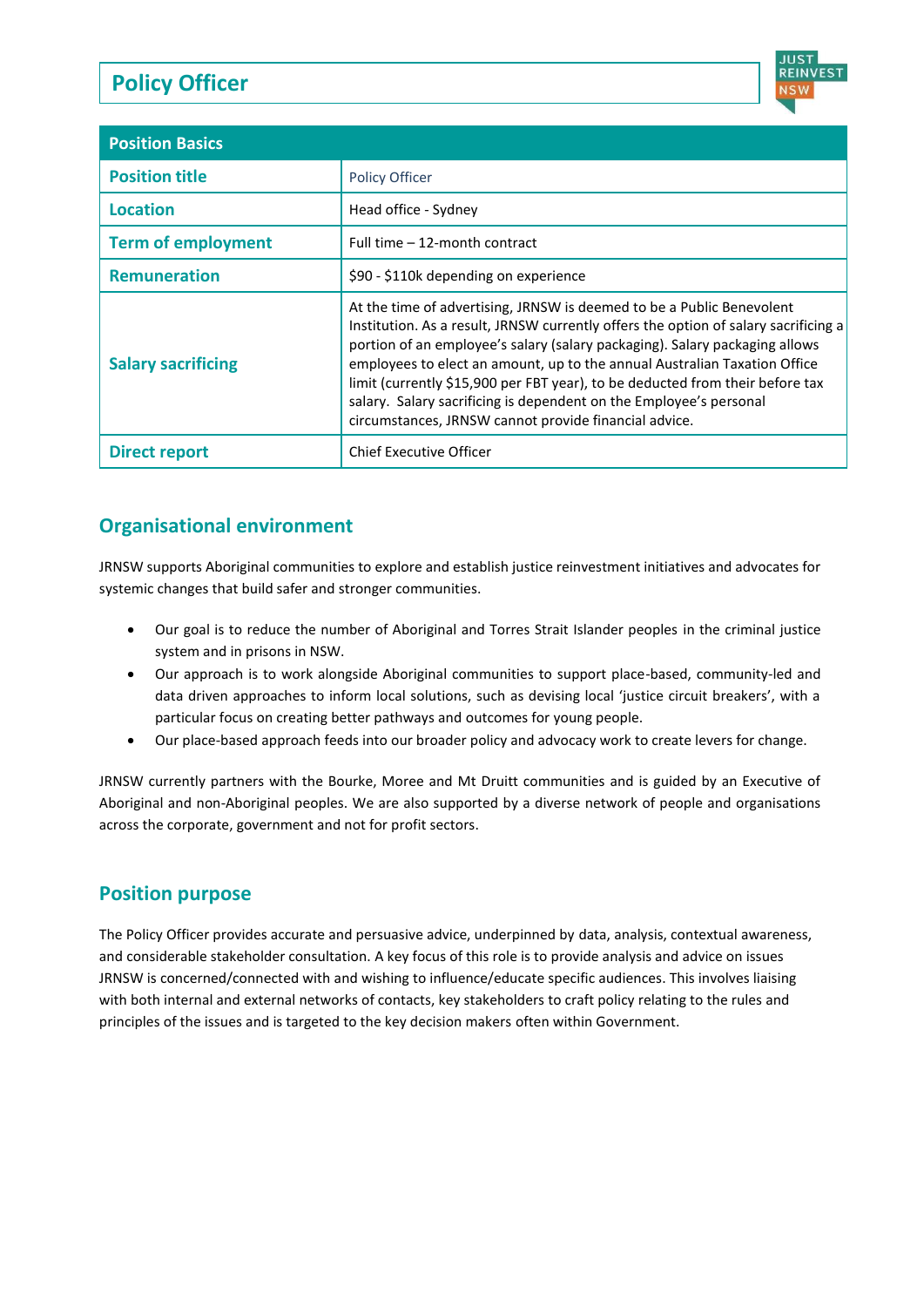## **Working relationships**

### **Internal**

 **Direct report:** Currently the position reports to the Chief Executive Officer, JRNSW (Sydney-based). However, Just Reinvest NSW (JRNSW) is currently undergoing a structural reorganisation. After recruitment is complete, this position will report to the Director of Policy and Impact.

 **Close working relationships:** The successful candidate will also liaise closely with the Chief Executive Officer on key projects that often require presentation to our board, government department and donors. Project-based work may require collaboration with different team members across various locations such as Moree, Bourke and Mount Druitt as required.

### **External**

 A diverse range of external stakeholders, including project consultants, indigenous community members, government departments and the JRNSW Executive Committee, members, and partners.

### **Responsibilities and accountabilities**

### **Key Result Area:** Project Delivery

#### Key responsibilities

 Perform responsibilities to a high standard within agreed timelines and in line with the JRNSW vision, mission and values. Key responsibilities include, but are not limited to:

- **Grow and maintain the JRNSW network, public profile and broader influence, including:**
	- increase awareness and support for JRNSW's work within the Indigenous justice, health and similar spaces
	- undertake consultation and provide advice to stakeholders and decision makers
	- coordinate meetings, conferences, and discussions with parties we are seeking to grow partnerships with or to influence/educate on the issues we are addressing and the action we are taking
	- identify opportunities for Just Reinvest Chief Executive Officer (and relevant team members) to attend presentations and key forums to build the profile JRNSW
	- prepare briefings, speeches, and quality reports to both external & internal audiences
- **Contribute to the data and research needs of JRNSW, including:**
	- undertake and commission research as needed for projects
	- gather data and analyse information
- **Contribute to whole of team responsibilities, including:**
	- support funding opportunities
	- support professional development opportunities
	- participate in meetings and training
	- develop strong intra-office working relationships
	- event planning
	- information coordination between JRNSW team and Executive Team when required by CEO
	- secretariat support to the JRNSW team

#### Key accountabilities

• Preparation of accurate and persuasive advice, underpinned by data, analysis, contextual awareness, and considerable stakeholder consultation